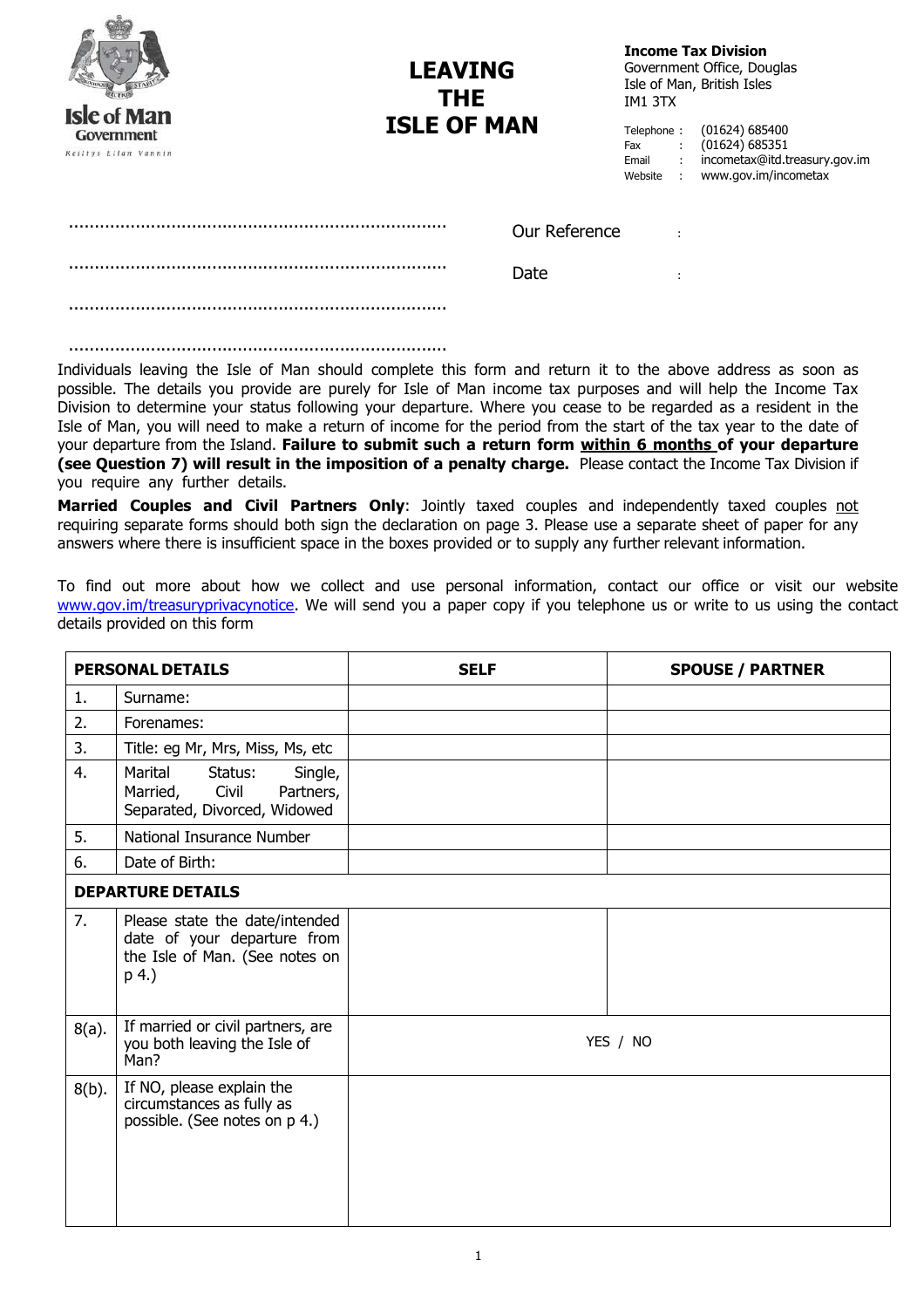|                 |                                                                                                                                                                                                                                          | <b>SELF</b>                                                            | <b>SPOUSE / PARTNER</b>                                                  |
|-----------------|------------------------------------------------------------------------------------------------------------------------------------------------------------------------------------------------------------------------------------------|------------------------------------------------------------------------|--------------------------------------------------------------------------|
| $9(a)$ .        | Do you intend to return to the<br>Isle of Man?                                                                                                                                                                                           | YES / NO                                                               | YES / NO                                                                 |
| $9(b)$ .        | If YES, please give full details<br>(eg when, for how long, for<br>what purpose, etc)                                                                                                                                                    |                                                                        |                                                                          |
| $10(a)$ .       | Please give the full address<br>that you are moving to.                                                                                                                                                                                  |                                                                        |                                                                          |
| $10(b)$ .       | this<br>Is a<br>a a<br>permanent<br>address?<br>As we will need to be in<br>contact with you please advise<br>of any change of address until<br>you have been informed that<br>your Isle of Man income tax<br>affairs have been settled. | YES / NO                                                               | YES / NO                                                                 |
| $10(c)$ .       | provide<br>Please<br>a contact<br>telephone number and/or an<br>email address.                                                                                                                                                           |                                                                        |                                                                          |
| 11.             | What is your current/former<br>address in the Isle of Man?                                                                                                                                                                               |                                                                        |                                                                          |
| $12(a)$ .       | Will you retain accommodation<br>available for your occupation in<br>the Isle of Man after your<br>departure? (See notes on p 4.)<br>If NO, go to Question 13.                                                                           | YES / NO                                                               | YES / NO                                                                 |
| $12(b)$ .<br>i. | If YES:<br>What is the address of the<br>property?                                                                                                                                                                                       |                                                                        |                                                                          |
| ii.             | Please indicate which of the<br>following applies. Will you be:<br>(tick as appropriate)                                                                                                                                                 | The Owner __ Lease Holder __<br>Staying with Relatives _<br>Other $\_$ | The Owner __ Lease Holder __<br>Staying with Relatives _<br>Other $\_\_$ |
| iii.            | If Other, please give details.                                                                                                                                                                                                           |                                                                        |                                                                          |
| 13.             | What periods do you expect to<br>spend in the Isle of Man during<br>the next 48 months?                                                                                                                                                  |                                                                        |                                                                          |
| 14(a).          | Will you be letting or sub-<br>letting a property in the Isle of<br>Man after your departure? (See<br>notes on p 4.)                                                                                                                     | YES / NO                                                               | YES / NO                                                                 |
| $14(b)$ .       | If NO, have you sold/will you<br>be selling a property? If so,<br>state the address and the date<br>it was sold/will be placed on<br>the market.                                                                                         |                                                                        |                                                                          |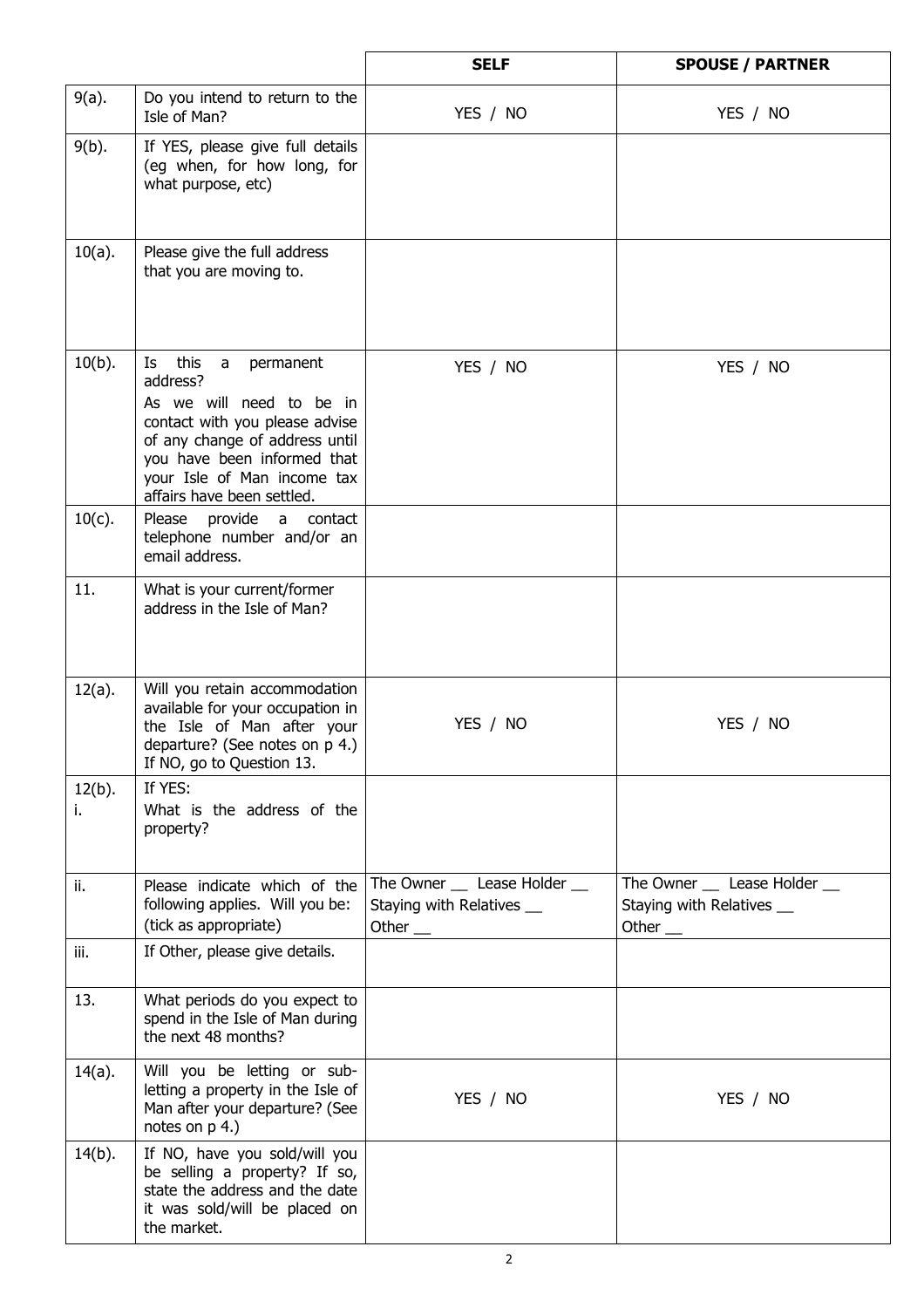|           |                                                                                                                                                                                                                                                                                                              | <b>SELF</b>                                                                                                                                                                                                                                                                                                                                  | <b>SPOUSE / PARTNER</b> |
|-----------|--------------------------------------------------------------------------------------------------------------------------------------------------------------------------------------------------------------------------------------------------------------------------------------------------------------|----------------------------------------------------------------------------------------------------------------------------------------------------------------------------------------------------------------------------------------------------------------------------------------------------------------------------------------------|-------------------------|
| $14(c)$ . | If YES, please give full details<br>(commencement date, address<br>of property, name of tenants).<br>(If the property is jointly owned<br>please provide, on a separate<br>sheet, the name and address of<br>each owner.)                                                                                    |                                                                                                                                                                                                                                                                                                                                              |                         |
| $14(d)$ . | If you have instructed anyone to<br>collect the rents on your behalf<br>please state their full name and<br>address.                                                                                                                                                                                         |                                                                                                                                                                                                                                                                                                                                              |                         |
| 15(a).    | Will you be in receipt of any<br>other income from sources<br>within the Isle of Man after your<br>departure?                                                                                                                                                                                                | YES / NO                                                                                                                                                                                                                                                                                                                                     | YES / NO                |
| $15(b)$ . | If YES, please give full details<br>(source, amount, etc).<br>Note: Not all income from Isle<br>of Man sources is chargeable to<br>Isle of Man non-resident income<br>tax. You will be advised if the<br>source(s) stated are chargeable.<br>(See notes on p 4.)                                             |                                                                                                                                                                                                                                                                                                                                              |                         |
| 16.       | Are you or have you been, in<br>this tax year, a member of an<br>Isle of Man resident company:<br>i.e. a shareholder?<br>If yes, please note the company<br>details, dates of shareholding<br>and the amount of distribution<br>received or expected to be<br>received up to date of cessation,<br>if known. |                                                                                                                                                                                                                                                                                                                                              |                         |
| 17.       | Have you instructed an agent to<br>complete return form(s) on your<br>behalf, to enable your Isle of<br>Man tax liability to the date of<br>departure<br>your<br>to<br>be<br>determined? If so, please state<br>the name and address of that<br>agent.                                                       |                                                                                                                                                                                                                                                                                                                                              |                         |
| 18.       |                                                                                                                                                                                                                                                                                                              | Do you or your spouse or partner act in any of the following roles for Isle of Man income tax purposes:<br>Employer __ Contractor __ Agent __ Attorney __ Personal Representative __<br>Executor __ Administrator __ Receiver for an individual __ Liquidator __<br>Full/partial Receiver for a company or Deductor of Non Resident Tax __ . |                         |
|           | <b>DECLARATION</b>                                                                                                                                                                                                                                                                                           |                                                                                                                                                                                                                                                                                                                                              |                         |
|           |                                                                                                                                                                                                                                                                                                              | I/We $*$ declare that the information given above is true and correct. $*$ Delete as appropriate.                                                                                                                                                                                                                                            |                         |
| Signed    |                                                                                                                                                                                                                                                                                                              |                                                                                                                                                                                                                                                                                                                                              | Date                    |

Signed

(partner)

**\_\_\_\_\_\_\_\_\_\_\_\_\_\_\_\_\_\_\_\_\_\_\_\_\_\_\_\_\_\_\_\_\_\_\_\_\_\_\_** Date\_\_\_\_\_\_\_\_\_\_\_\_\_\_\_\_\_\_\_\_\_\_\_\_